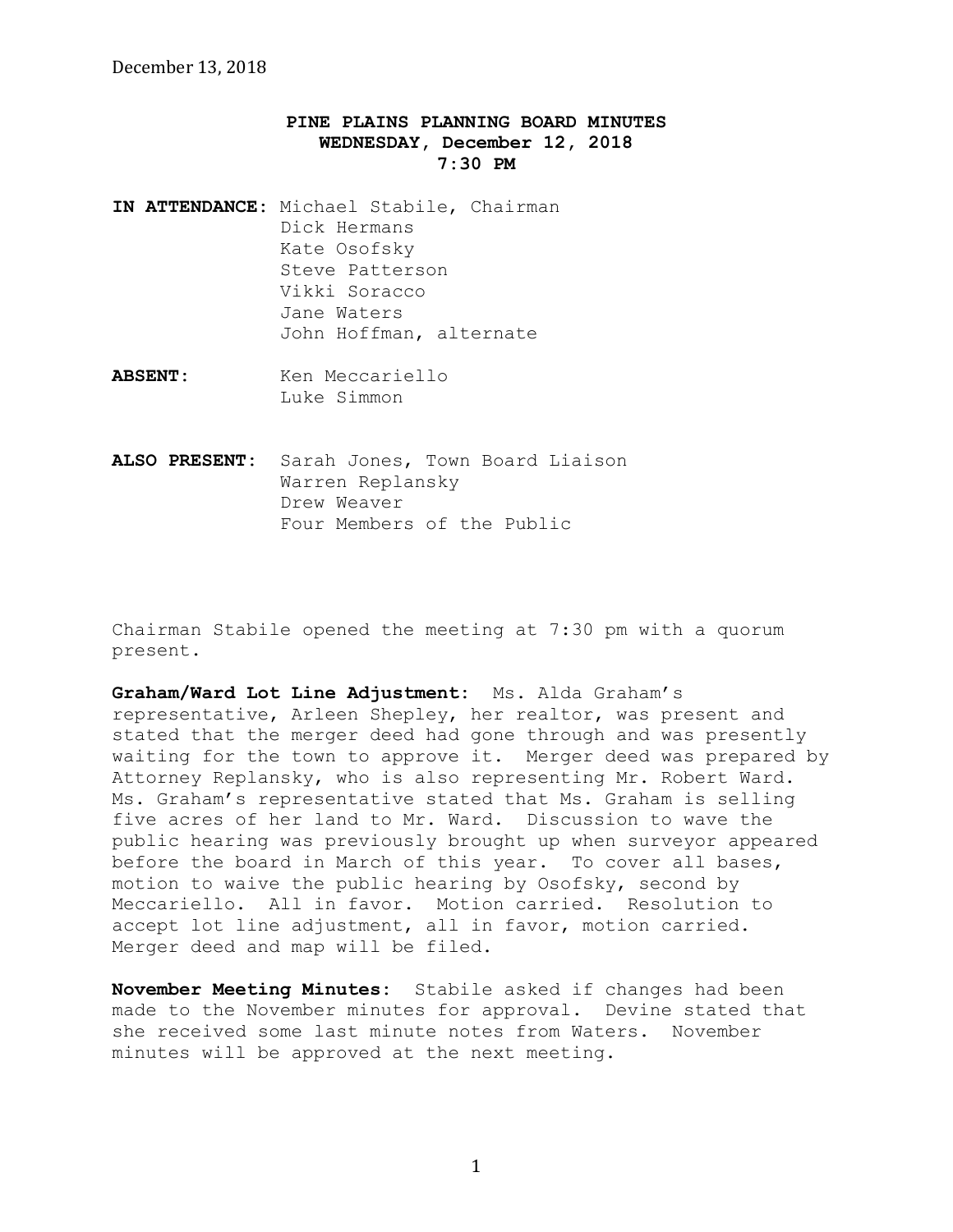**1133 Taconic LLC Timber Harvest Public Hearing:** Stabile read public notice for the proposed timber harvest by 1133 Taconic LLC. 1133 Taconic represented by Doug Ramey who explained what the special use permit will be used for, timber harvest of 200 acres with 6 different landing locations. Stabile opened up the hearing to the public to any comments or questions. No questions or comments. Motion by Meccariello to close the public hearing, second by Waters. All in favor. Motion carried. A short form SEQRA will need to be prepared since it is over ten acres. Ramey had a letter from the New York State Office of Parks, Recreation, and Historic Preservation, stating it has no concerns regarding the proposed project under SEQRA. Second part of short form Environmental Assessment was gone over by Stabile and Planning Board. Resolution will be granted, contingent on Highway Superintendent receiving her requests and contractor's permit from New York State. Restricted hours for loading on the weekends was designated from 10am to 5pm and 8am to 8pm Monday thru Friday. Replansky requested that the resolution contain the requirement that the operation be conducted in accordance with the timber harvesting plan that was previously submitted and subject to approval of access roads by the Highway Superintendent and in accordance with all other requirements of Section 100-55P Commercial Logging Timber Harvest. Replansky will prepare the resolution for the January 2019 meeting where it will be voted on.

**Fulton Rockwell Timber Harvest:** Fulton Rockwell represented by William Fellows and Jill Humphreys of J&J Log and Lumber Corp. Special use permit requested for a timber harvest of approximately 54 acres on Schultz Hill Road and Johnny Cake Hollow Road Rear. Two staging areas will be set up because of a steep grade of the land and a stream. Because of the geographics of the land, one staging area will be less than fifty feet from the road. Per Replansky, application should be referred to Town Engineer for his review and advisement in regards to the SPDES permit for storm water and any other issues he sees. Replansky declared it a Type 1 Action, because of the agricultural district, with the intent to establish the Planning Board as lead agency to conduct an uncoordinated review, unless it is determined later that a coordinated review will be necessary. Type 1 Action, with Planning Board as lead agency, to conduct an uncoordinated review motion by Osofsky, second by Meccariello. All in favor. Motion carried. Replansky asked that a public hearing be scheduled, all in favor, motion carried.